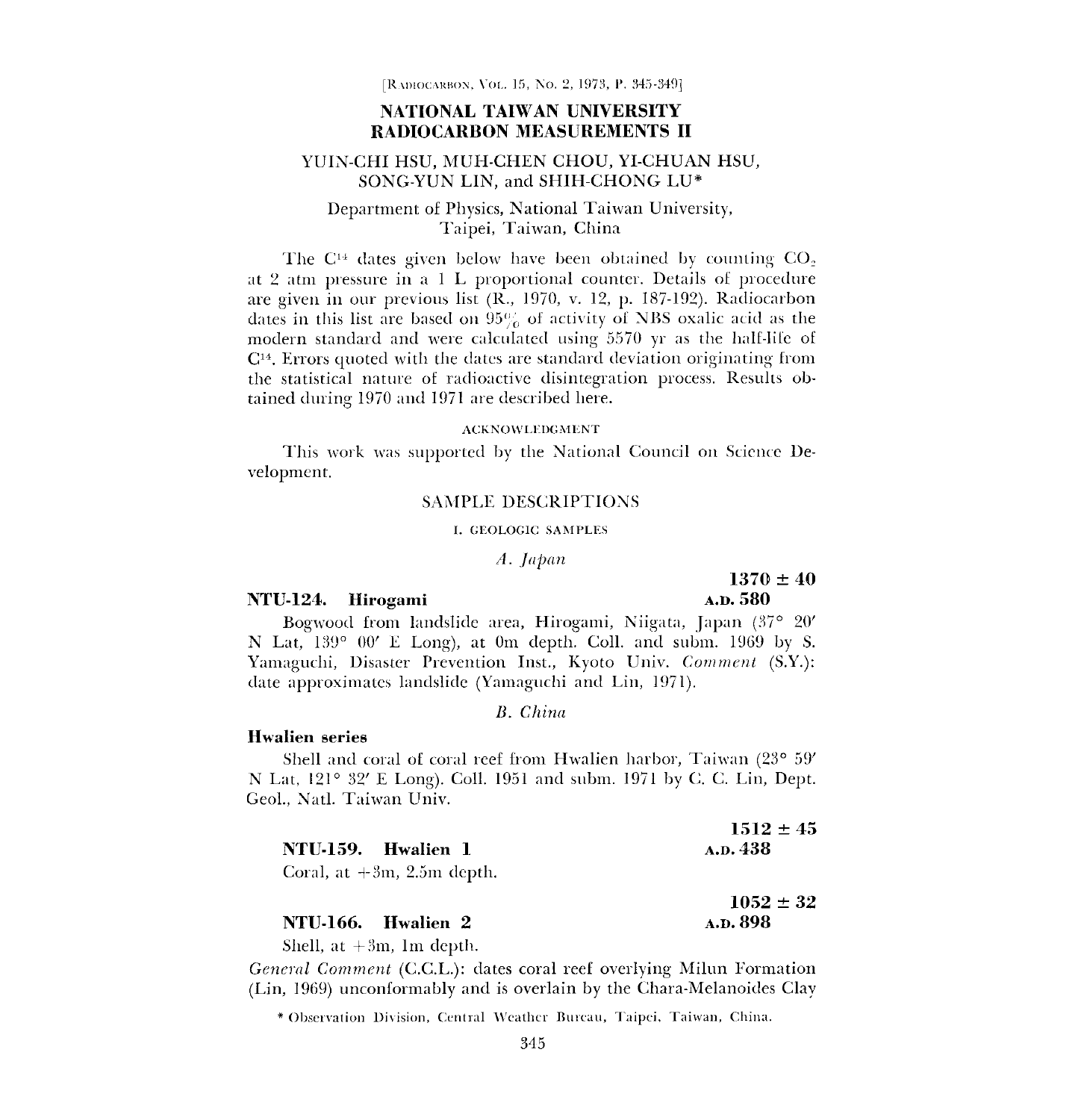and Sand Member of the Peipin Formation (Lin, 1969). Dates are geologically reasonable.

#### Hengchun series

Coral of coral reef from Wangsa village, Hengchun, Taiwan (22°  $03'$  N Lat,  $120^{\circ}$  45' E Long), at  $+35$ m. Coll. and subm. 1971 by C. C. Lin.

| NTU-161. Hengchun I<br>Ca. 1m depth.   | > 30,000   |
|----------------------------------------|------------|
| NTU-162. Hengchun 2<br>Ca. 1.5m depth. | $>$ 30.000 |
| NTU-163. Hengchun 3                    | >30,000    |

Ca. 3m depth.

General Comment (C.C.L.): dates are minimum for isolated Pleistocene emerged coral reef, overlain by laterite soil (with gravel), and underlain by Plio-Pleistocene arenaceous limestone of Maopitou Formation (Lin, 1967). Dates are expected.

#### Taitung series

Coral and shell of emerged coral reef from Taitung area. Coll. 1960 and subm. 1970 by C. C. Lin.

|                    |  |  |  | $3820 \pm 115$ |
|--------------------|--|--|--|----------------|
| NTU-150. Taitung 1 |  |  |  | 1870 в.с.      |
|                    |  |  |  |                |

Coral from Tanman, Changpin, Taitung, Taiwan (23° 13' N Lat, 121° 24′ E Long), at  $+20m$ , 0.5m depth.

|                    | $6132 \pm 184$ |
|--------------------|----------------|
| NTU-151. Taitung 2 | $4182$ B.C.    |

Coral from Chiwen village, Taitung, Taiwan (23° 08' N Lat, 121°  $23'$  E Long), at  $+35$ m, ca. 0.5m depth.

# $1643 \pm 49$ NTU-152. Taitung 3 A.D. 307

Coral from Chiten village, Taitung, Taiwan (23° 07' N Lat, 121° 22' E Long), at  $+20m$ , ca. 0.5m depth.

|                    | $1950 \pm 59$ |
|--------------------|---------------|
| NTU-153. Taitung 4 | A.D. 0        |

Coral from Chengkung, Taitung, Taiwan (23° 06' N Lat, 121° 22' E Long), at ca.  $+35m$ , ca. 1.5m depth.

|                    | $3221 \pm 97$                     |
|--------------------|-----------------------------------|
| NTU-154. Taitung 5 | 1271 в.с.                         |
|                    | (0.000, 0.01, 3.7, 7, 0.01, 0.01) |

Coral from Chengkung, Taitung, Taiwan (23° 06' N Lat, 121° 22' E Long), at ca.  $+15m$ , ca. 2m depth.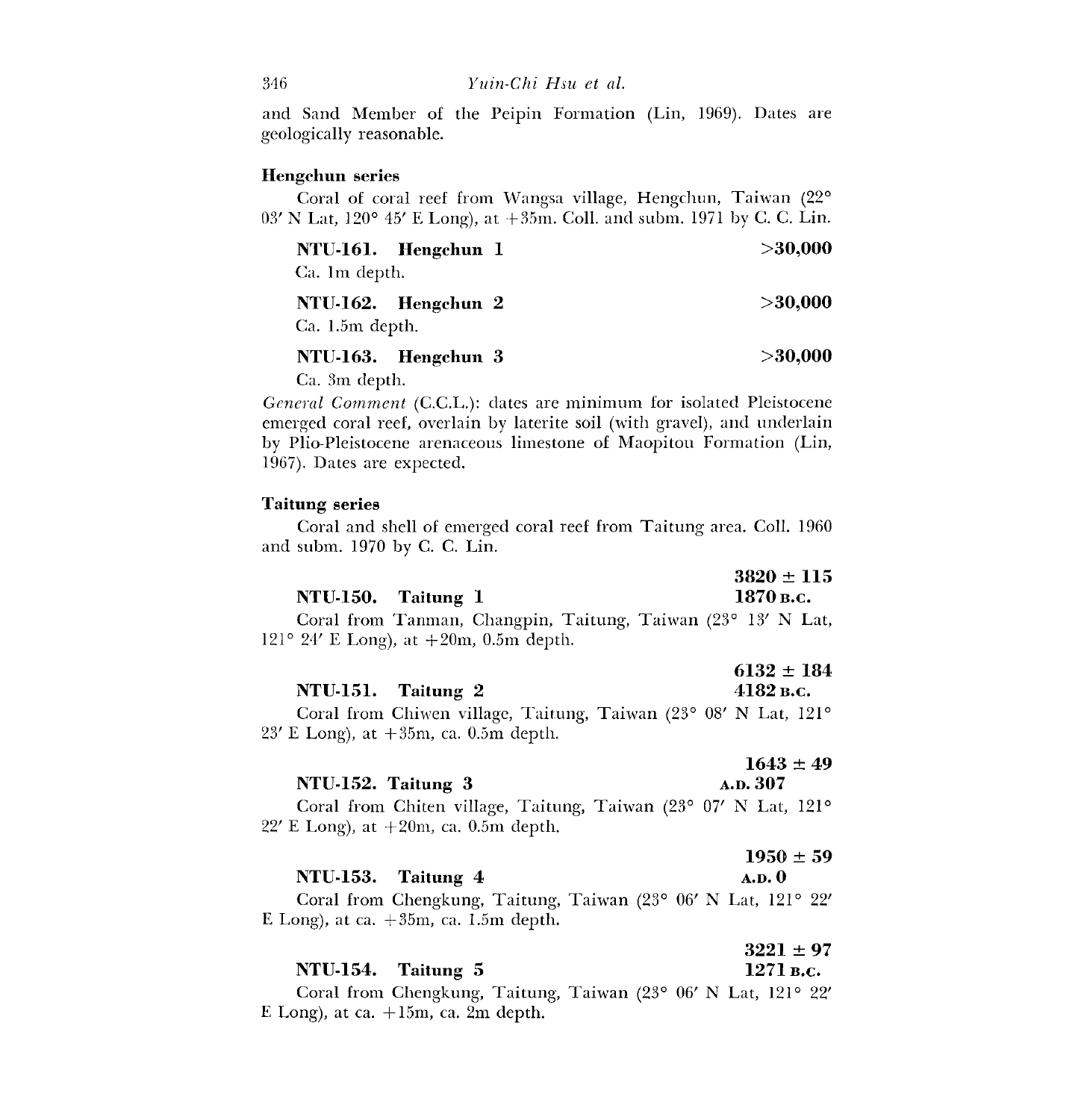|                    | $9234 \pm 277$ |
|--------------------|----------------|
| NTU-158. Taitung 6 | 7284 в.с.      |

Coral from Fukang valley, Taitung, Taiwan (22° 48' N Lat, 121°  $11'$  E Long), at  $+15$ m, ca. 2m depth.

| NTU-165. Taitung 7 |  |
|--------------------|--|
|--------------------|--|

 $2349 \pm 70$ 399 B.c.

Shell from Chiwen village, Taitung, Taiwan (23° 08' N Lat, 121° 23' E Long), at +35m, ca. 0.5m depth. Comment (C.C.L.): younger than expected.

General Comment (C.C.L.): samples expected to date emerged coral reefs. Except for NTU-165, dates are acceptable.

#### If. ARCHAEOLOGIC SAMPLES

#### China

#### Changpin series

#### NTU-125. Changpin 4

Charcoal from LHVI (Sung, 1969) cave, Changpin, Taitung, Taiwan (23° 24' N Lat, 121° 25' E Long), at  $+100$ m, ca. 3.35m to 3.55m depth. Coll. and subm. 1970 by W. H. Sung, Dept. Archaeol. and Anthropol., Natl. Taiwan Univ. Comment (W.H.S.): this sample was obtained from geologically and culturally earlier horizon of Changpin culture. Four  $C<sup>14</sup>$  dates, NTU-69-71 (Hsu *et al.*, 1970) and Y-2638 (Sung, 1969) of the latest phase of this culture range from 5000 to 6000 yr B.P. Thus, present date not only agrees with above-mentioned dates but also with estimate of W. H. Sung  $(1969)$ , that earlier phase of Changpin culture must go back to Pleistocene.

#### 111. GEOPHYSICAL SAMPLES

#### C14 in Atmospheric Carbon Dioxide

#### Atmospheric radiocarbon activity series, Taipei

 $C<sup>14</sup>$  content in ground level atmospheric  $CO<sub>2</sub>$  is monitored monthly at Taipei, Taiwan (25° 02' N Lat, 121° 32' E Long). The following list contains exposure time at NaOH solutions to air and per cent increase of  $C^{14}$  above  $95\%$  NBS oxalic acid. Data are graphed in Fig. 1. The statistical error is less than  $1\%$ .

| Sample no.     | Exposure time           | $\delta C^{14}$ , % |
|----------------|-------------------------|---------------------|
| <b>NTU-113</b> | 15 Jan. $-20$ Jan. 1968 | $+56.6$             |
| <b>NTU-114</b> | 15 Feb. $-21$ Feb. 1968 | $+59.5$             |
| <b>NTU-115</b> | 15 Mar. $-20$ Mar. 1968 | $+61.0$             |
| <b>NTU-116</b> | 15 Apr. $-21$ Apr. 1968 | $+56.0$             |
| <b>NTU-117</b> | 18 May $-23$ May 1968   | $+49.9$             |
| <b>NTU-118</b> | 16 June $-22$ June 1968 | $+55.5$             |
| <b>NTU-119</b> | 1968<br>$15$ [uly       | $+55.9$             |

#### >15,000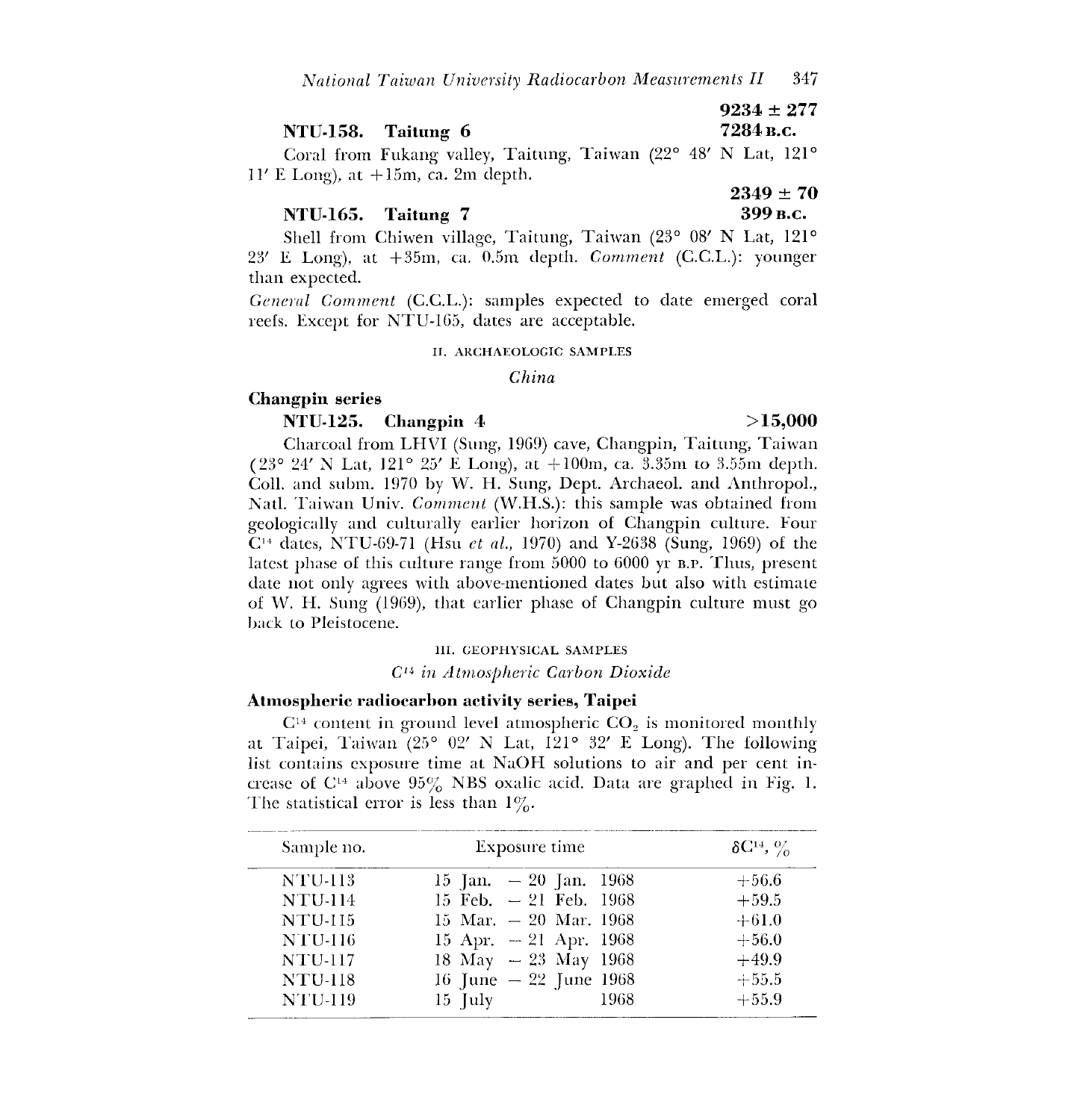348 l'uin-Chi Hsu et al.

| Sample no.     | Exposure time                               | $\delta C^{14}$ , $\%$ |
|----------------|---------------------------------------------|------------------------|
| <b>NTU-120</b> | 20 Sept. - 25 Sept. 1968                    | $+55.6$                |
| <b>NTU-121</b> | 18 Oct. $-22$ Oct.<br>1968                  | $+53.5$                |
| $NTU-122$      | 15 Nov. $-20$ Nov. 1968                     | $+55.0$                |
| <b>NTU-123</b> | 17 Dec. $-22$ Dec.<br>1968                  | $+54.7$                |
| <b>NTU-126</b> | 1969<br>$15 \text{ Jan.} - 21 \text{ Jan.}$ | $+51.2$                |
| <b>NTU-127</b> | $15$ Feb. $-21$ Feb.<br>1969                | $+47.2$                |
| <b>NTU-128</b> | 16 Mar. $-21$ Mar. 1969                     | $+52.7$                |
| <b>NTU-129</b> | 16 Apr. $-21$ Apr.<br>1969                  | $+43.7$                |
| <b>NTU-130</b> | 16 May - 21 May 1969                        | $+67.7$                |
| NTU-131        | 17 June $-21$ June 1969                     | $+54.2$                |
| <b>NTU-132</b> | 15 Aug. $-21$ Aug. 1969                     | $+49.4$                |
| <b>NTU-133</b> | 15 Sept. $-21$ Sept.<br>1969                | $+50.7$                |
| <b>NTU-134</b> | 15 Oct. $-21$ Oct.<br>1969                  | $+40.0$                |
| <b>NTU-135</b> | 15 Nov. $-20$ Nov. 1969                     | $+54.1$                |
| <b>NTU-136</b> | 15 Dec. $-20$ Dec.<br>1969                  | $+74.7$                |
| <b>NTU-137</b> | 15 Jan. $-20$ Jan.<br>1970                  | $+52.4$                |
| <b>NTU-138</b> | $14 \text{ Feb.} - 18 \text{ Feb.}$<br>1970 | $+55.7$                |
| <b>NTU-139</b> | 15 Mar. $-21$ Mar. 1970                     | $+55.9$                |
| <b>NTU-140</b> | 15 Apr. $-20$ Apr.<br>1970                  | $+56.4$                |
| <b>NTU-141</b> | 15 May $-21$ May 1970                       | $+55.7$                |
| <b>NTU-142</b> | 15 June $-21$ June 1970                     | $+56.2$                |
| <b>NTU-143</b> | $15 \text{ July } - 20 \text{ July } 1970$  | $+55.0$                |
| <b>NTU-144</b> | 15 Aug. $-20$ Aug. 1970                     | $+45.7$                |
| <b>NTU-145</b> | 14 Sept. - 21 Sept. 1970                    | $+52.6$                |
| <b>NTU-146</b> | 14 Oct. - 20 Oct. 1970                      | $+49.8$                |
| <b>NTU-147</b> | 15 Nov. $-20$ Nov. 1970                     | $+44.7$                |
| <b>NTU-148</b> | 14 Dec. $-20$ Dec. 1970                     | $+48.9$                |



Fig. 1.  $C^{14}$  enrichment over NBS standard of atmospheric  $CO_2$  during 1968 to 1970 at Taipei, Taiwan 25' 02' N Lat, 121° 31' E Long).